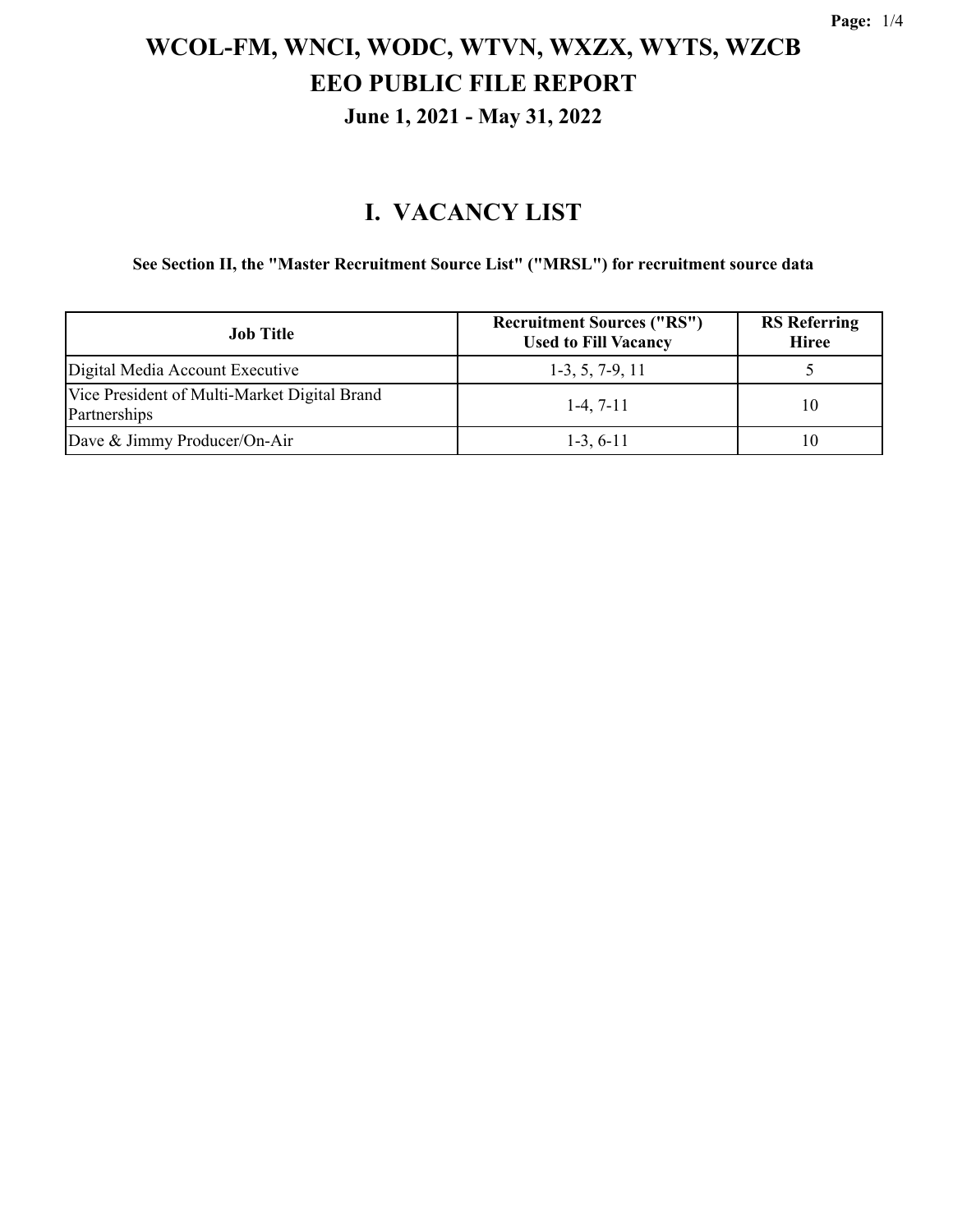#### **II. MASTER RECRUITMENT SOURCE LIST ("MRSL")**

| <b>RS</b><br><b>Number</b> | <b>RS</b> Information                                                                                                                                                                                                                          | <b>Source Entitled</b><br>to Vacancy<br><b>Notification?</b><br>(Yes/No) | <b>No. of Interviewees</b><br><b>Referred by RS</b><br>Over<br><b>Reporting Period</b> |  |
|----------------------------|------------------------------------------------------------------------------------------------------------------------------------------------------------------------------------------------------------------------------------------------|--------------------------------------------------------------------------|----------------------------------------------------------------------------------------|--|
| $\mathbf{1}$               | Central State University (Career Services Center)<br>1400 Brush Row Road P.O. Box 1004<br>Wilberforce, Ohio 45384<br>Phone: 937.376.6444<br>Email: csucareerservices@gmail.com<br>Elizabeth Beemer                                             | N                                                                        | $\boldsymbol{0}$                                                                       |  |
| $\overline{2}$             | iHeartMedia.dejobs.org<br>20880 Stone Oak Pkwy<br>San Antonio, Texas 78258<br>Phone: 210-253-5126<br>Url: http://www.iheartmedia.dejobs.org<br><b>Talent Acquisition Coordinator</b><br><b>Manual Posting</b>                                  | N                                                                        | $\mathbf{0}$                                                                           |  |
| 3                          | iHeartMediaCareers.com<br>20880 Stone Oak Pkwy<br>San Antonio, Texas 78258<br>Phone: 210-253-5126<br>Url: http://www.iheartmediacareers.com<br><b>Talent Acquisition Coordinator</b><br><b>Manual Posting</b>                                  | N                                                                        | $\boldsymbol{0}$                                                                       |  |
| $\overline{4}$             | <b>Internal Posting</b>                                                                                                                                                                                                                        | ${\bf N}$                                                                | $\overline{2}$                                                                         |  |
| 5                          | LinkedIn - Not directly contacted by SEU                                                                                                                                                                                                       | ${\bf N}$                                                                | 1                                                                                      |  |
| 6                          | LinkedIn - automatically posted from<br>iHeartMediaCareers.com<br>1000 W Maude Ave<br>Sunnyvale, California 94085<br>Phone: 650-687-3600<br>Url: https://www.linkedin.com/company/linkedin/<br><b>Career Services</b><br><b>Manual Posting</b> | N                                                                        | $\boldsymbol{0}$                                                                       |  |
| $\tau$                     | Ohio Media School (formerly Ohio Centers for<br>Broadcasting)<br>5330 E. Main Street<br>Columbus, Ohio 43213<br>Phone: 614-655-5250<br>Email: lwagner@beonair.com<br>Lee Wagner                                                                | N                                                                        | $\boldsymbol{0}$                                                                       |  |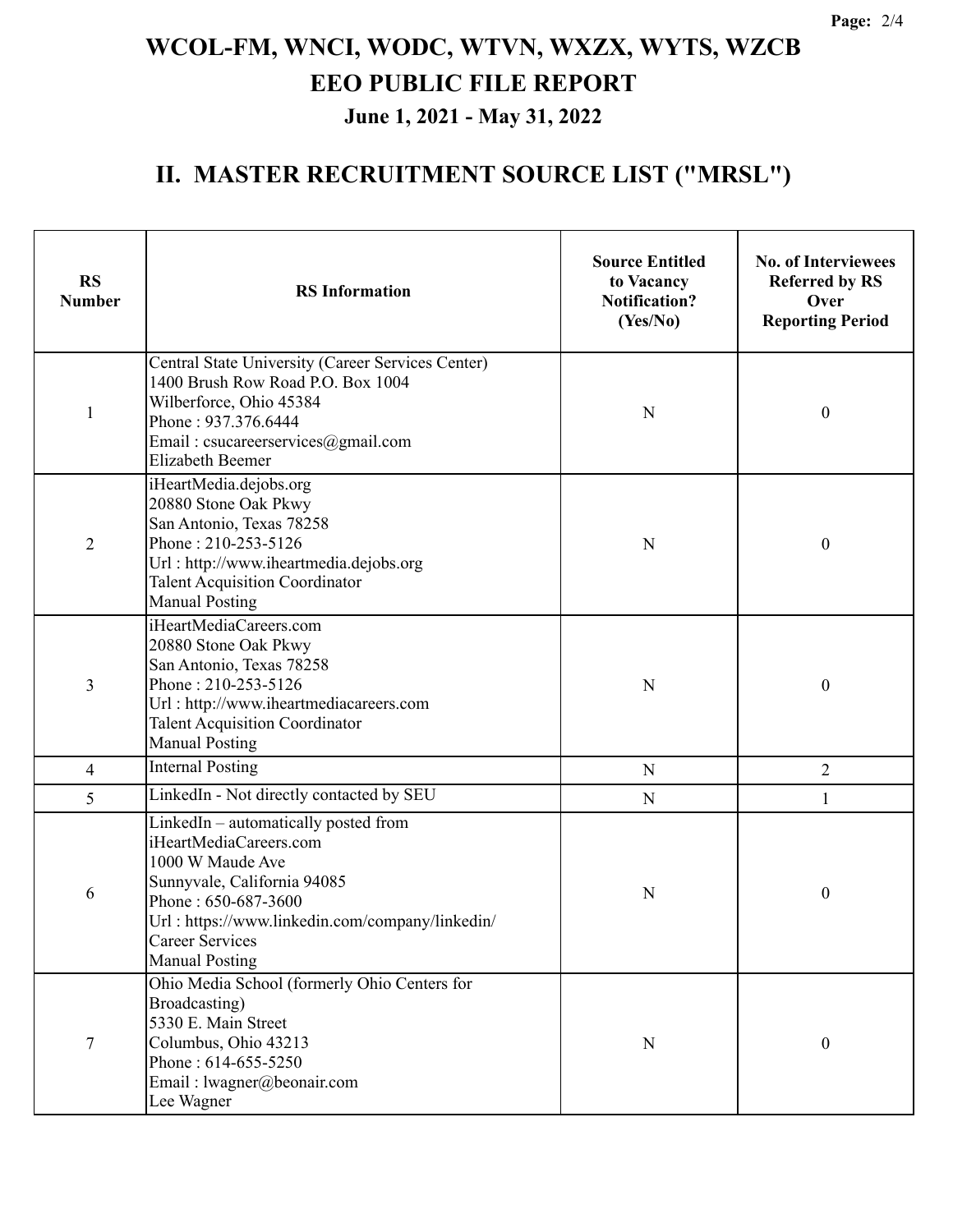#### **II. MASTER RECRUITMENT SOURCE LIST ("MRSL")**

| <b>RS</b><br><b>Number</b> | <b>RS</b> Information                                                                                                                                                                                                              | <b>Source Entitled</b><br>to Vacancy<br><b>Notification?</b><br>(Yes/No) | <b>No. of Interviewees</b><br><b>Referred by RS</b><br>Over<br><b>Reporting Period</b> |
|----------------------------|------------------------------------------------------------------------------------------------------------------------------------------------------------------------------------------------------------------------------------|--------------------------------------------------------------------------|----------------------------------------------------------------------------------------|
| 8                          | Ohio State University Office of Diversity & Inclusion<br>Student Academic Services Building 281 West Lane<br>Avenue, 3rd Floor<br>Columbus, Ohio 43210-1132<br>Phone: 614.292.8236<br>Email: lipscomb.3@osu.edu<br>Jackie Lipscomb | N                                                                        | $\theta$                                                                               |
| 9                          | Ohio University - Career and Leadership Development<br>Center<br>One Park Place Baker University Center 533<br>Athens, Ohio 45701<br>Phone: 740-593-2909<br>Email: sturgia $1$ ( $\omega$ ohio.edu<br>Aaron Sturgill               | N                                                                        | $\theta$                                                                               |
| 10                         | Unknown (source not adequately identified upon inquiry<br>N<br>by SEU)                                                                                                                                                             |                                                                          | $\overline{2}$                                                                         |
| 11                         | www.mediagignow.com<br>300 South Riverside Plaza Suite 800<br>Chicago, Illinois 60606<br>Phone: 336-553-0620<br>Url: http://www.mediagignow.com<br>Email: customerservice@mediagignow.com<br>MediaGigNow.com                       | N                                                                        | $\boldsymbol{0}$                                                                       |
|                            | 5                                                                                                                                                                                                                                  |                                                                          |                                                                                        |